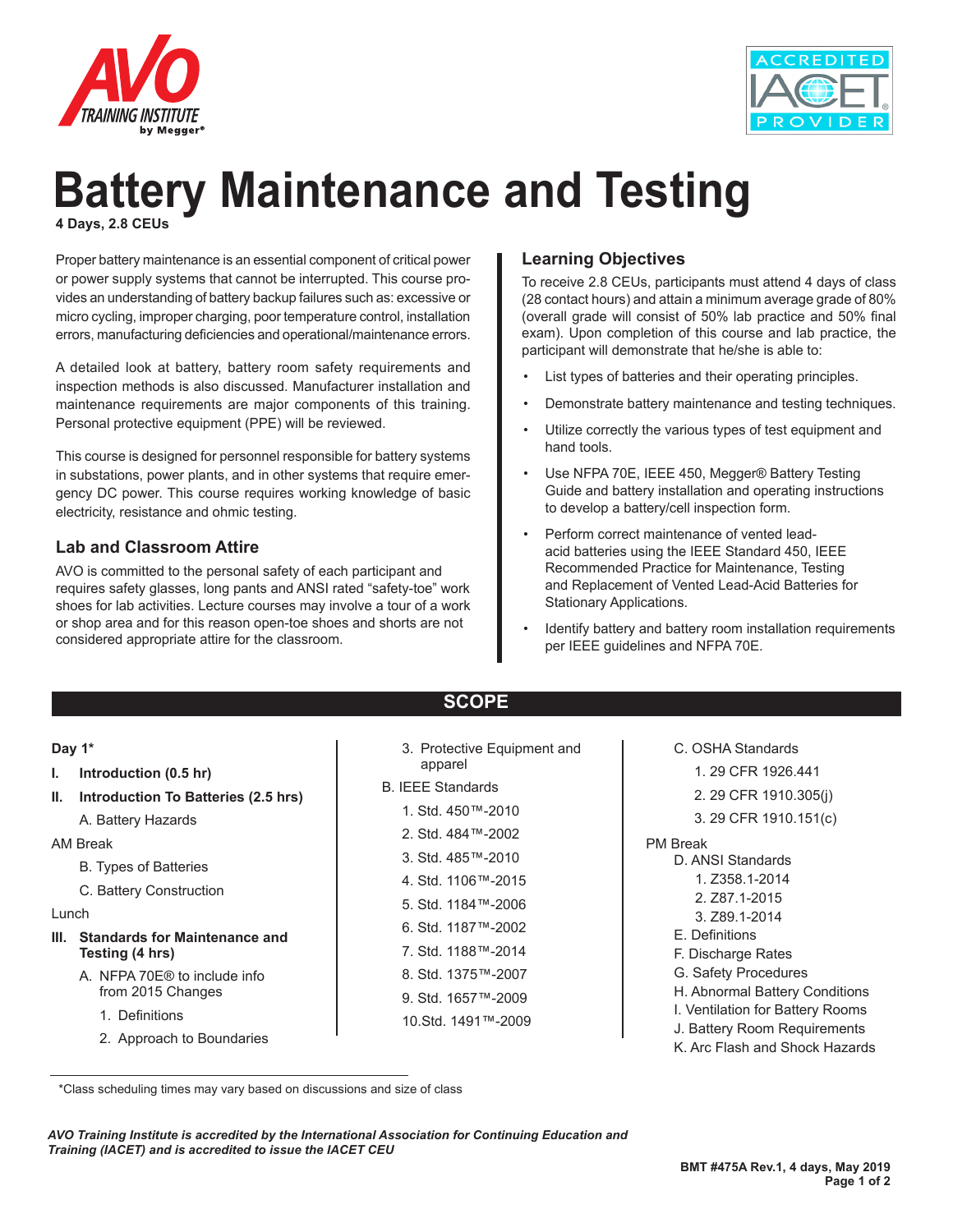# **Battery Maintenance and Testing**

**4 Days, 2.8 CEUs**

# **SCOPE (continued)**

#### **Day 2**

#### **IV. C&D Standby Battery Vented Cell Installation and Operating Instructions (5 hrs)**

- A. Introduction
- B. Receiving and Installing

#### AM Break

C. Charging and Operation of Battery

#### Lunch

D. Reference Information, Trouble-Shooting and Extended **Maintenance** 

#### **V. IEEE Std 450™-2010 (2 hrs)**

- A. Scope
- B. Definitions

#### PM Break

- C. Precautions
- D. Inspections
- E. Monitoring
- F. Corrective Actions
- G. Cell/Battery Problems
- H. Charging
- I. Test Scheduling
- J. Procedures
- K. Annexes

#### **Day 3**

#### **VI. Megger® Battery Maintenance and Testing (7 hrs)**

- A. Battery Types
- B. Battery Failure Modes

#### AM Break

C. Maintenance Philosophies

#### Lunch

D. Battery Testing

#### PM Break

 E. Equipment Available for Battery **Testing** 

#### **Day 4**

#### **VII. Lab (6 hrs)**

 A. Using reference material and class notes develop a battery/cell inspection form

#### AM Break

- A. Using reference material and class notes develop a battery/cell inspection form (cont'd)
- Lunch
- B. Perform monthly, quarterly, and annual battery inspection and testing in accordance with IEEE Std. 450™- 2010

#### PM Break

B. Perform monthly, quarterly, and annual battery inspection and testing in accordance with IEEE Std. 450™- 2010 (cont'd)

#### **VIII. Conclusion (1 hr)**

- A. Review
- B. Final Exam